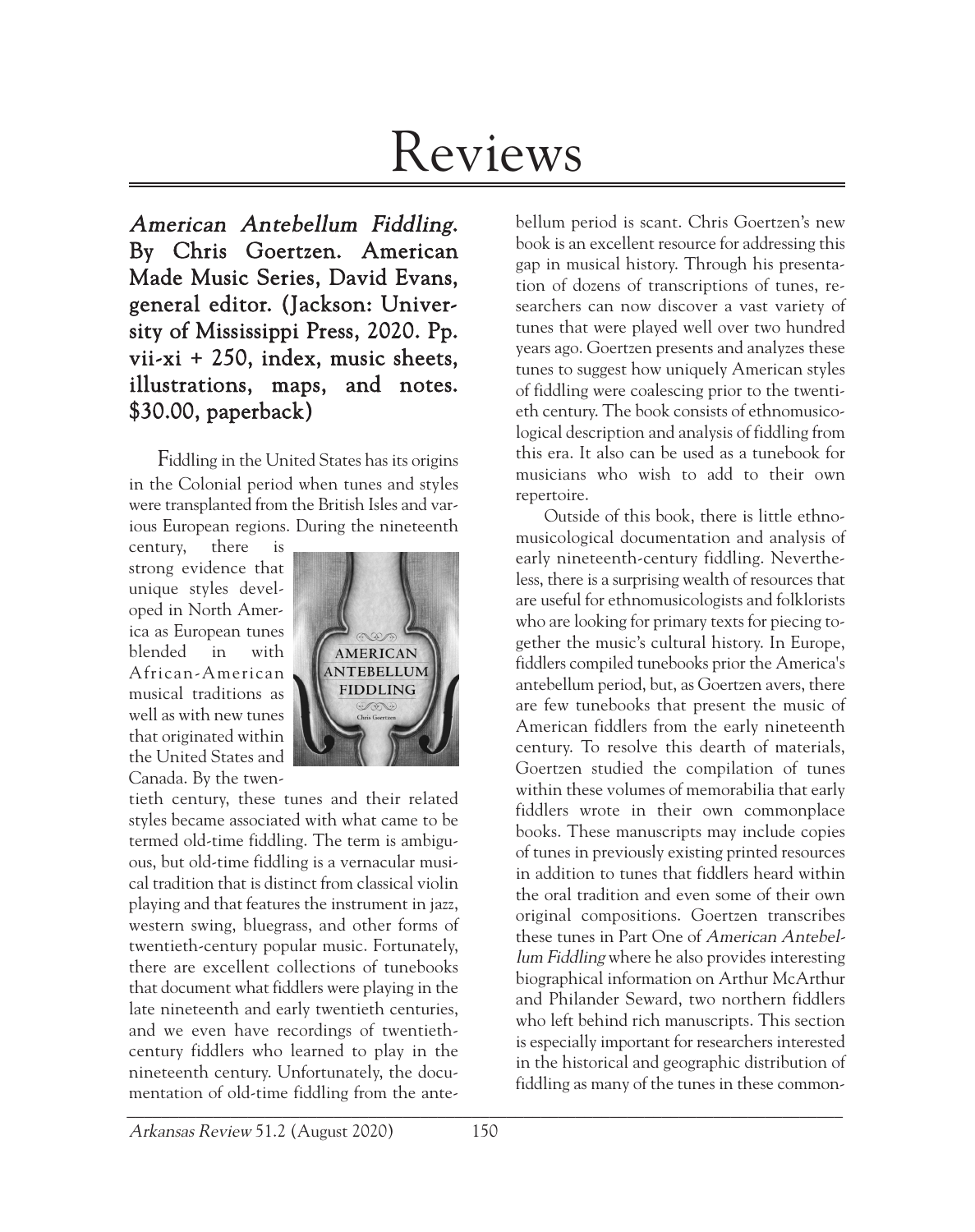place books remain popular in regions across the United States.

Part Two provides a similar treatment of the collections of Charles Morris Cobb and William Sidney Mount. Cobb was a jack-ofmany trades from Woodstock, Vermont, and William Sidney Mount was a musician and artist from Stony Brook, New York. Mount became especially well known for his genre paintings within the Hudson River School, many of which depict general scenes of music as well as specific representations of fiddling. Rather than writing commonplace books, per se, both men documented fiddling through their written folios and in various accounts of musical performances. Both Cobb and Mount were colorful characters. Cobb's life history is an engaging read, and Mount's biography is fascinating. Goertzen focuses on Mount's music and notes how he even created his own version of a fiddle that still occasionally is played by contemporary musicians. Goertzen completes a careful reading of these source materials, and he convincingly demonstrates specific ways that they were part of a shift from the use of violin technique into nascent fiddling styles.

Part Three looks at what can be documented about antebellum fiddling when the art form expanded into the south and west. Here we have the first known tunebook that was published in the South, George P. Knauff's fourvolume set titled Virginia Reels. Published in the 1830s and '40s, these booklets are important to the development of early southeastern fiddling. Goertzen has written an extensive volume on Knauff's life and his influence on the music, and Goertzen hones his previous research to develop relevant content in this new publication. Goertzen supplements content on Knauff's manuscripts with consideration of other compilers from other regions, namely the writing of Gideon Lincecum of Texas and the collection of fiddlers in the South and Midwest who were part of David R. Hamblen's family. Although there is limited textual evidence, Goertzen does suggest how elements of the dis-

tinctive Texas style of fiddling is related to what can be found in the Lincecum collections, and it is intriguing how the Hamblen documents demonstrate direct connections to fiddling in Appalachia to states like Indiana where family members moved.

Throughout Goertzen's engaging presentation of early fiddling, he strives to use the written sources to answer important questions about the aural tradition of fiddling. What did the fiddlers play, and how were they performing? By delineating genres and tunes, Goertzen convincingly demonstrates that early fiddling was diverse. Patriotic marches were common, in part, because fiddling was linked to a vibrant fife and drum tradition within this era. Fiddlers would perform for holiday celebratory events in addition to the social functions and dances that became more popular. He shows that fiddlers performed in a range of styles beyond the typical reels, jigs, and hornpipes that are now commonly associated with old-time fiddling. Earlier repertoires included polkas, strathspeys, schottisches, waltzes, mazurkas, concert selections, minstrel tunes, tunes for ballad operas, novelty songs, and even the forerunners of sentimental parlor songs that became especially popular following the end of antebellum era. To explore this musical diversity, Goertzen draws from his extensive background in classical music theory as well as his use of ethnomusicological techniques to tease out interesting interpretations from the transcriptions. Some of the conclusions are supported by written evidence from the commonplace books and other documents. His analysis is especially strong when he explores African-American influences on the coalescence of distinctively American styles during this period. Black fiddlers played commonly in many regions, and Goertzen provides written evidence to support his conclusions about their role as dance fiddlers within a range of communities during this time. In this respect, Goertzen's work is an essential resource for further exploring connections between string band music and the development of early blues and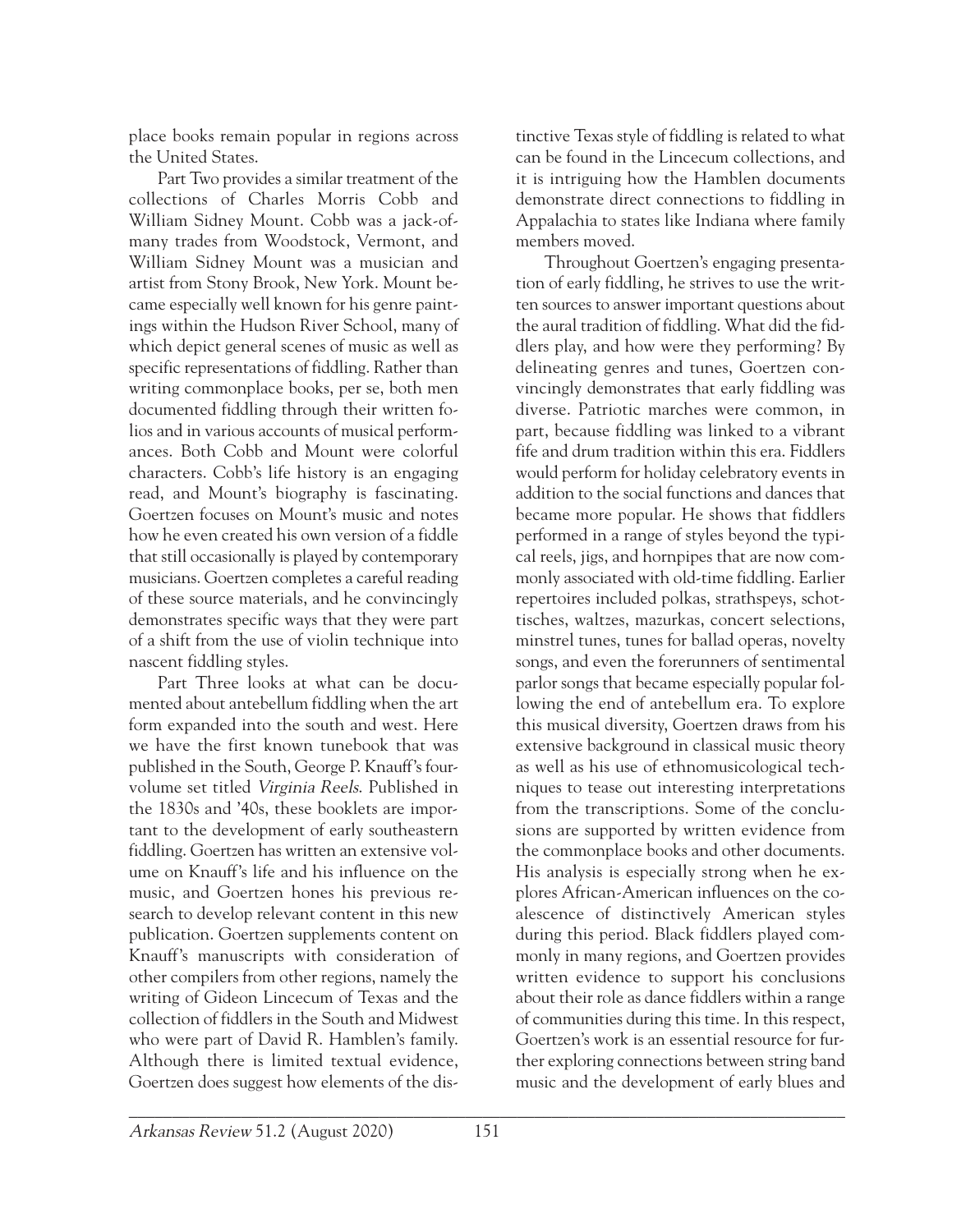jazz, especially as we discover the great range of styles that were performed in early vaudeville for both black and white audiences. Even though contemporary listeners will never hear exactly what was performed during the nineteenth century, the work of writers like Goertzen provide us with important resources for piecing together the clues to more richly and accurately imagine aspects of this lost aural tradition.

American Antebellum Fiddling is an excellent contribution to our understanding of American music. Goertzen provides an outstanding resource for further scholarship that connects fiddling in Arkansas to its Antebellum influences. Many of these tunes are still played in the repertoire of fiddlers from the Ozarks and other regions in Arkansas. With the increased interest in connections between string band music and other genres, including blues, minstrel tunes, and the music of Vaudeville, the musical history that Goertzen has documented will provide a strong basis for understanding nineteenth-century influences on the coalescence of musical genres and styles of the twentieth.

--Gregory Hansen

### **AVAVA**

## Asides. By Gordon Osing. (New York: Spuyten Duyvil, 2018. Pp. 50. \$10.00, paper)

Gordon Osing has been a noteworthy member of the Delta literary community for over five decades in a career that began as an MFA candidate at the University of Arkansas under the tutelage of the distinguished poet and translator Miller Williams. In 1973 he joined the University of Memphis faculty where he established the River City Contemporary Writers Series, which featured internationally prominent poets and fiction writers such as Carlos Fuentes, W. S. Merwin, Seamus Heaney, and Carolyn Forche. Perhaps his most impressive achievement was his collaboration with Leung Ping-kwan in translating the Chinese-language poet's City at the End of Time (2012) while Osing was a Fulbright senior lecturer at British Hong Kong University from 1989 to 1991.

Asides is one of his latest in a series of accomplished volumes of original verse, one in which his prosodic skills put this critic in mind of a blues virtuoso. Every poem with the exception of "To the Statue of Kierkegaard" is a suite of sonnet-length meditations in which Osing tempers metrical dexterity and adept phrasemaking with a philosophical bent that displays both erudition and a scintillant wit. However, the book's finest poem, "Vincent Van Gogh," proves deeply affecting and relinquishes all cynicism as the poet contemplates the tragic life of the preternaturally gifted Dutch Post-Impressionist.

While Osing does rehearse salient particulars of the painter's tortured existence in two fourteen-line stanzas, this introspective lyric is no mere transcriptive retelling. The poet's opening is succinct enough: "He found himself unable to be / either a servant to Calvin's deity / or the son his mother lost the day, / the very day a year before he was born" (p. 49). Here Osing is writing for the cognoscenti, those who know that Van Gogh's father was a stern

Calvinist minister who professed the doctrine of predestination and insisted on the depravity of humankind. Moreover, the artist was named for a stillborn sibling whose chiseled ledger-stone predated his own birth by precisely a year. Indeed, several biographers speculate that Van



Gogh's eventual suicide was precipitated by his perceived inability to supplant his deceased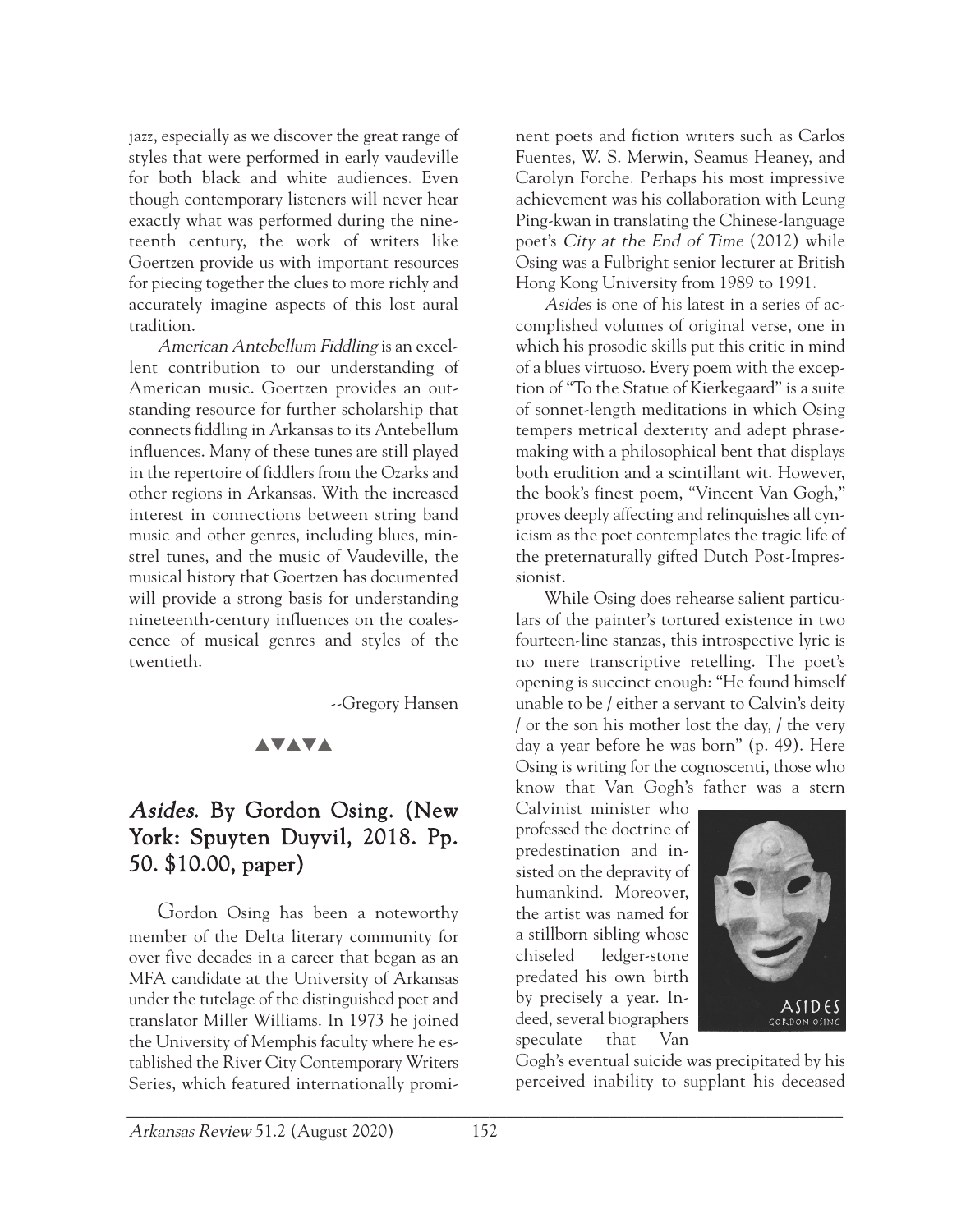brother in his mother's heart or to transcend through his sublime oil canvasses the utter despair that overtook him amid the golden braid and tassel of a wheat field near Auvers-sur-Oise in northern France.

Osing lends these particulars a synoptic clarity in lines of surpassing loveliness: "He was drawn to his mother's lost child / to the vibrant fields of his eyes, to knowing / only pictures are real, painting divinity, / color, shadow and light playing with infinity" (p. 49). The poet's repetition of the locution "drawn" is a veritable masterstroke inasmuch as Van Gogh's first passion was drawing, before the deft precision of those lines was blurred by a maelstrom of various hues:

So he was drawn to realizing a lost world, to apparitions the future would labor to realize, haunted and grotesque scenes of life governed severely by pictures, by bleak ecstasies, by roiling skies and seas, ghosted lands and places disfigured by history. (49)

There is more than meets the eye in this poet's gift for wit and word-play. The "apparitions" require "labor" to bring them forth, which connotes the birth-pangs of Van Gogh's mother and also implies that the artist was the mid-wife of his own wraith-like genius. Even the felicitous oxymoron "bleak ecstasies" proves deceptive when one recalls that in Renaissance parlance "ecstasies" denoted a mad hilarity rather than joy. When Osing conjures "roiling skies and seas" he alludes to Van Gogh's technique that employed the quick dip of the brush stroke to catch the immediate moment. One envisions The Starry Night (1889) depicting the view from his asylum room in Saint-Remyde-Provence just before sunrise.

Like the Dutch artist, Osing uses the palette knife without stint, as his ensuing lines amount to an impasto of sorts: "He suffered his world to come to him / distorted, foreseen in dark ecstasies / in swelling colors, earth hungry for us. / He began to eat his paints" (49). If the gustatory image of Van Gogh's red beard dripping with rich pigment appears fulsome, Osing is not circumspect in relating the facts. He sums up a life devoted to the most sensual of the plastic arts in two aphoristic periods: "He felt his heart stricken with itself / himself lost in the command of his talent" (49). Osing's protagonist finds redemption not in the garden tomb, but the dark chamber of a 7 mm revolver: "Only the pistol could be his savior / self-sacrifice the only way out" (49). "Vincent Van Gogh" alone would be worth the volume's price of purchase; fortunately, that is not the case.

Osing's five-part sonnet sequence entitled "Vaya Con Dios" epitomizes what William Butler Yeats meant when he asserted that "Out of the quarrel with others we make rhetoric; out of the quarrel with ourselves we make poetry." Almost certainly the strongest entry is the first, in which he recounts an afternoon in the prototype of those mid-fifties movie emporiums with plush red carpets and chandeliers spilling crystal and nickel:

A matinee in the Chicago Theatre in '55, Mary Ford in plaintive harmony with herself,

Les Paul plucking his electrified portmanteau

and I'm there a proselyte of entertainment, how should I know I would come to this career with so huge a little reason. (34)

Few people under age sixty would remember the duet of vocalist Mary Ford and her husband Les Paul, the jazz and country artist who invented the solid-body electric guitar that transformed popular music and culture. Osing declares himself a "proselyte" or convert to this palatial venue where he was translated to an arid bliss by a plectrum picking the acrid colors out of now familiar airs such as "Song in Blue" and "Vaya Con Dios." The poet shows that he too is big on diminishes when he resorts to the turn of phrase "so big a little reason" (p. 4). He is perhaps a bit disingenuous in confiding that "No one waits my words and they are most / of what I will have proffered" (34). When one considers the quality of most poems in Gordon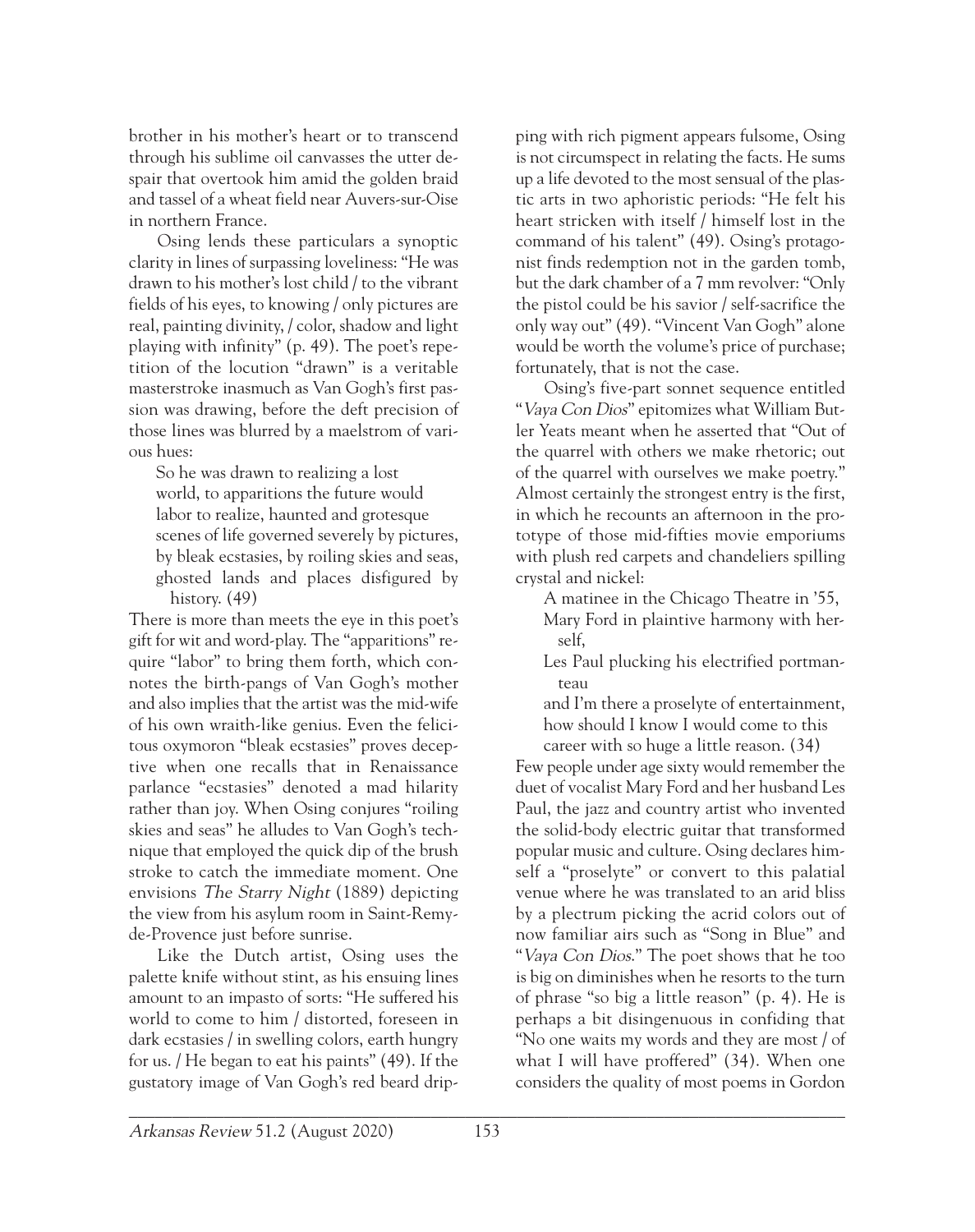Osing's Asides, the somewhat lachrymose closure to "Vaya Con Dios" seems out of place: "So here I am at eighty plus / and still having my say, if closer to / an end of saying I cannot fathom" (34). Most assuredly, there are more depths to plumb.

--Floyd Collins

#### **AVAVA**

## Enforced Rustication in the Chinese Cultural Revolution: Poems. By Jianqing Zheng. (Huntsville: Texas Review Press, 2018. Pp. 36, preface. \$15.95, paper)

The Cultural Revolution (1966-76)—officially the Great Proletarian Cultural Revolu-

tion—marks one of the darkest times in modern China. Spearheaded by Chairman Mao as a reaction against both Confucianism and capitalism, the movement ended in a catastrophic failure. One of the Communist campaigns during this period was



the Down to the Countryside Movement, also called the Rustication Movement, in which more than seventeen million urban youths were forced to move to the countryside to learn from, and labor alongside, the poor peasants. Liu Xiaobo, Jiang Rong, Ma Bo, and other prose writers have published their rustication experiences as "sent-down" youths. Since the 1970s, a number of studies on the Rustication Movement have also appeared. They include Thomas P. Bernstein's Up to the Mountains and Down to the Villages: The Transfer of Youth from Urban to Rural China (1977), Yihong Pan's Tempered in the Revolutionary Furnace: China's Youth in the Rustication Movement (2003), and Helena K. Rene's China's Sent-Down Generation: Public Administration and the Legacies of Mao's Rustication Program (2013).

Written in the forms of free verse, haiku, and haibun, Jianqing Zheng's Enforced Rustication in the Chinese Cultural Revolution is an important addition to the growing body of scar literature (also called wound literature), a genre of Chinese writing popularized by those who suffered during the Cultural Revolution. As a Chinese American scholar, poet, and editor who currently teaches at Mississippi Valley State University, Zheng reminisces about the rustication he experienced almost half a century ago. In a prefatory note to the volume, Zheng offers the context of his poetry:

During China's Cultural Revolution in the 1960s and '70s, to answer Mao Zedong's call, millions of middle school and high school graduates, called *zhiqing* or Educated Youth, were sent to the countryside to receive reeducation from poor peasants. They dug the earth daily, with deep conviction that they would play an important role in the transformation of rural China.

As a city boy who received his diploma from a foreign-language boarding school, Zheng found the Communist campaign both unproductive and unpleasant.

The first poem, "Picture-taking in the Cultural Revolution," sets the sarcastic tone pervading the whole volume. Zheng's high school graduation ceremony included a photo session in which each student stood wearing Chairman Mao's badge on the jacket. Despite the photographer's warning, Zheng blinked during his headshot session. Closing his eyes was unintentional, yet it can serve as a symbol of his unhappiness with Maoism; Mao's eyes may represent the impending transfer to the countryside. Although not of an openly rebellious kind, the poet feels resentful even before he leaves his familiar surroundings.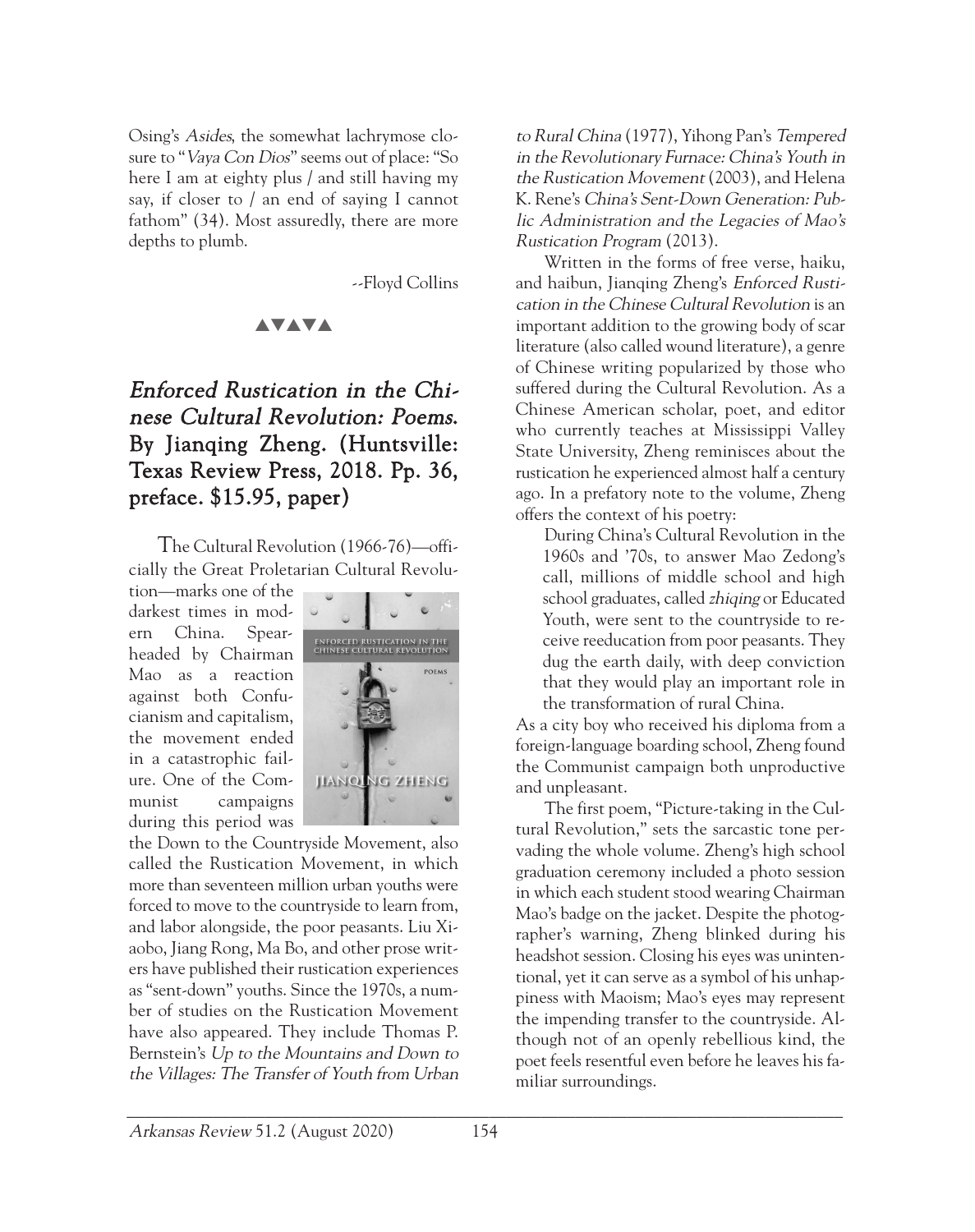Zheng particularly begrudges the lack of individuality in a Communist culture. The poem "Hammered Dulcimer" is a case in point. The piece begins with the mundanity of hearing the same revolutionary songs repeatedly, which perhaps reflects the rustication. The narrator expresses his delight when he hears the melody of a dulcimer, a musical instrument that "sounded so different, so de-revolutionary, so de-glorious" (2). As a symbol of self-expression, the dulcimer echoes the beauty and wonders of nature, inspiring the poet to compose a haiku:

summer stars jasmines blooming all at once. (2)

Unsurprisingly, when a messenger delivers the news of Mao's passing, his voice sounds "as cool as autumn breeze" to the poet (3).

Most of Zheng's poems about rustication focus on the futility and absurdity of the three years he spent—or wasted—in the countryside. "Morning Chat," for instance, portrays the drudgery of rice planting: "At first-belly dawn, we / walk barefoot to the paddies. [. . .] / We roll up our pants and step / into the paddies to feel leeches" (10). Other poems express the frustration and boredom he experiences during fieldwork. To him, cotton picking is "as drab as reciting / Chairman Mao's little red book" (13), and during break, he "lie[s] back yawning, eyes closed" (12). Food is not only tasteless but also scarce: the villagers "never / ask me to stay for lunch / because each of them / has only one bowl of rice" (24-25). In addition to physical labor and hunger, homesickness is a painful aspect of life far from home; after the end of grueling daily work, the poet looks forward to "another night to dream home" (14).

Although Zheng recalls an unfortunate period in his life, he also records light-hearted moments during his stay in the countryside. Even in times of war, soldiers engage in sports, play or listen to music, or watch movies. Likewise, Zheng and his comrades amuse themselves by catching mosquitoes, smoking, drinking, playing cards, diving into a river, and swimming in

a pond. Several poems in Enforced Rustication are about the de-stressing strategies rusticated youths adopt. In the poem "Night Life on the Farm," for instance, Zheng and his associates "smoke / and listen to a serial / over a handmade radio" while Yi tries to catch ten mosquitos to earn a cigarette (7). In "Night," Zheng suggests to his co-workers that they treat themselves by drinking wine: "Spitting out tobacco dregs, / I shout, 'Get up! Let's drink wine" (9). The poem "Star Watching" begins by explaining the redundancy of Zheng's life as he works the field every day and then has nothing to do when work finishes. However, the youths do have a radio on which they listen to Voice of America to learn English. In addition to broadening their vocabulary, VOA, which advocates free speech and independent journalism, may have deepened their desire for more freedom. It is not surprising that the poem ends with a haiku about numbering the stars:

autumn night

we lie on rice stacks

counting stars. (6)

Many of the poems in the volume portray the beauty and wonders of nature—perhaps a pleasant antidote to adversity. It is clear that, amid hard labor, Zheng drew inner strength and inspiration from pristine nature around him. In "Before Supper," for instance, the poet contrasts the peacefulness of nature with a military march:

Wind stirs a green dragonfly to rise like a helicopter,

sparrows tumble like falling leaves, clouds dissolve their dark gray

to lacquer the sky into a cave.

In the distance, a military march: [. . .] (15) Other poems portray the splendor of the night sky, moonlight reflected in a dark pond, and a girl picking lotus leaves. Perhaps life in the countryside in his youthful days contributed to Zheng's early development as a poet.

Enforced Rustication is more than a collec-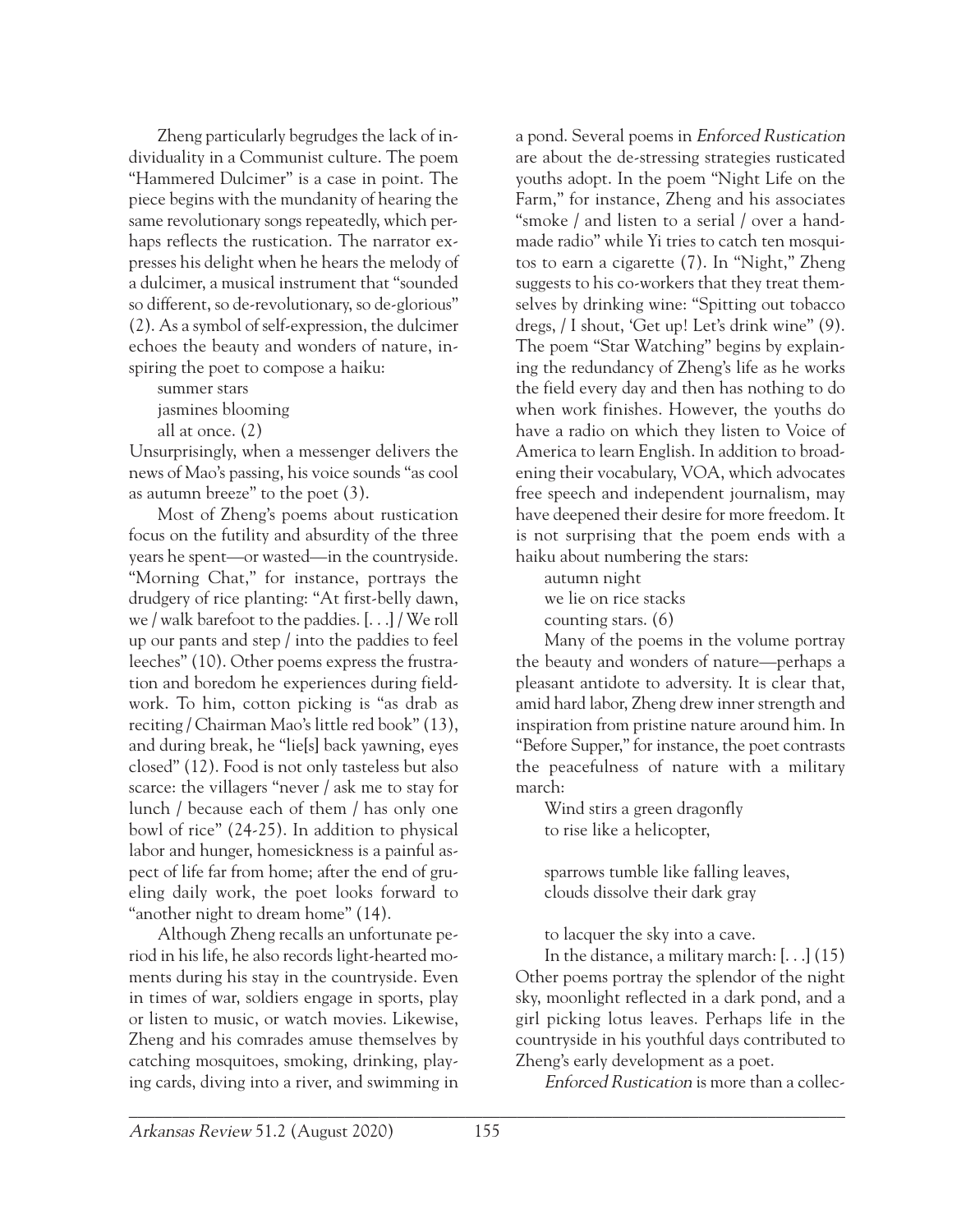tion of "scar" poems. Although the poet grieves over the hardships in his teenage years, he does not drown in self-pity. Instead, he reflects on his youthful days in the countryside with a detached tone, a sense of humor, and even a sense of nostalgia. While criticizing the Cultural Revolution, he still fondly remembers the calming power of nature and unforgettable moments with his workmates. In the poems, Zheng comes across as someone who is resilient enough to embrace adversities in life and turn them into a positive and motivating energy.

Zheng is also open-minded enough to view the rustication campaign from an opposing perspective. In the poem "Responses," for instance, he realizes that some Chinese today admire Chairman Mao while others, like him, do not. During a visit to the Chairman Mao Memorial Hall in Beijing, he feels,

Fifty years ago the whole country was blind, dancing at sunrise for Mao's boundless life and singing he was the reddest sun in [many people's] hearts. (32)

However, Zheng hears a compatriot tell his daughter, "Under Chairman Mao's leadership, / we were masters of our country" (32). The poet disagrees with him, yet he also learns that some people still revere the founding father of Communist China. In the cleverly titled poem "Maostalgia," Zheng recalls his days under dictatorship with pain, yet he also notices the popularity of Mao paraphernalia in China. The poem ends with the haiku

Great Wall tour—

each souvenir stand sells

Chairman Mao badges (33)

As a long-time immigrant to the United States, Zheng has a hard time understanding—yet accepts—the nostalgia for Mao's days in his home country today. Overall, Enforced Rustication includes some of the poet's personal recollections of the rustication era as well as his assessment of the period from an immigrant's perspective. It can serve as an intriguing primer for those who are interested in learning more

about the Cultural Revolution.

--John J. Han

#### **AVAVA**

## Invisible Wings. By Eric Greinke. (Rockford, Michigan: Presa Press, 2019. Pp. 64. \$24.95, hardcover)

Eric Greinke's Invisible Wings is an absorbing volume, consisting of lyric meditations of approximately twenty-four to thirty-two lines

controlled by a central metaphor that often proves more thematic than structural. An accomplished man of letters, he is the founder of Pilot Press, which published a cross-section of poets early in their careers, including Diane Wakoski, Etheridge Knight, Donald Hall,



and Christine Zawadiwsky. His verse libre explores nuances and opens perceptual doors, while his character portraits focus on Polish immigrants, plumbers, truck drivers, and even a brawling pet tomcat who finally meets his match when a large feline interloper encroaches on his territory. Although his poems are not set in the Mississippi Delta, his lifestyle will be immediately familiar to anyone raised in those environs. Greinke writes in a small cabin built with his own hands next to a 105-year-old stone cottage owned by the author and his wife.

The sonnet-length "Overnight" depicts the speaker's creatural existence during a season of deep snowdrifts and conifers shagged with ice. The first four lines are all the more eloquent for their pared-down quiescence: "A clear winter night / here in my warm den. / The cedars are bent with snow / by the shores of the frozen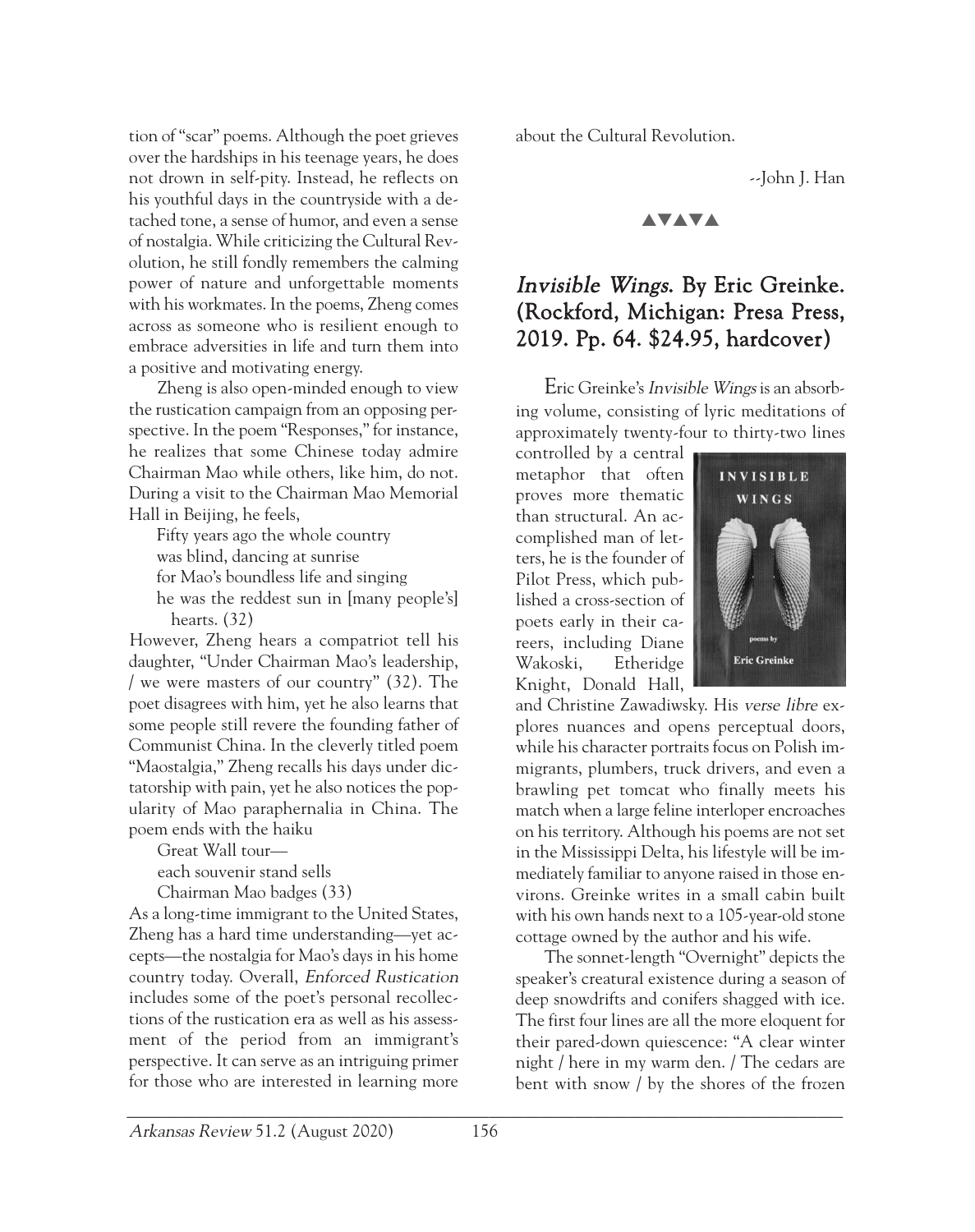lake" (p. 35). Nothing prosaic inheres in this passage. Notice the repetition of incisive <sup>n</sup> sounds in "den" and "bent," as well as the replication of hollow <sup>o</sup> in "snow" and "frozen." Greinke follows up with a sentence reminiscent of Sappho's "A Girl's Lament," but devoid of self-pity: "I wake alone to a dying fire" (p. 35). He observes the headlights of passing vehicles on the highway, citing their inattention to the lunar beauty of this late evening: "Drivers on the road / go by but do not see / how moonlight floods the sky. / They just don't look up" (p. 35). Inclement weather has taken its toll on the freeways and deserted backroads: "Tonight bridges are closed / & travel is dangerous" (p. 35). The speaker too has been a lonely wayfarer, but now seeks to nurture a dying ember to life in the hearth of his own home: "I wandered lost for years. / Now here I am, huddled by a fading ember" (p. 35). Perhaps a yearning for the existential roaming of his youth lingers in the poet's psyche. He seems to have come full circle and arrived at his beginning, recognizing the place for the first time.

"Mickey," a remembrance of the poet's pet tomcat, is comprised of equal portions of pathos and whimsy. Consisting of two twelve-line stanzas, it relates how the speaker's mother bought a kitten to console him because his father deserted the family when the boy was only eight. Mickey was cuddly when young, but given to pugnacity once he reached maturity: "Fullgrown, he fought the other male cats, / heroically defending his territory / from atop the garden fence post" (p. 20). Rolling  $r$  and  $o$ sounds in "heroically" and "territory" endow these lines with a mellifluous turn. Beneath owlish moons the mature cat now begets his own litter while the youthful speaker slumbers in his room. However, a challenger arrives on the scene: "After a few years, another big cat / became a serious territorial contender" (p. 20). Mickey returns each morning with ears tattered and neck bitten by the needle-sharp teeth of his rival. Outmatched, he refuses to yield to his formidable adversary: "Although he often lost, he

never quit" (p. 20). Then one sultry August evening, the cherished pet does not respond to the boy's summons. Maimed and battered, the cat has been shredded by the retractable claws of his foe and has sought sanctuary in the foliage: "Then a raw cat moan came from the bushes. / He'd dragged himself there, a bloody mess" (p. 20). The poet's mother carries Mickey to the veterinarian, but returns without him. Euthanasia was apparently the only humane option. Greinke's closure is fraught with irony, and ends where the narrative began: "I named the next kitten Buddy, after my father" (p. 20).

In "Monument," the poet chronicles the life of a sixteen-year-old Polish refugee called Evelyn, who fled Europe ahead of the Kaiser's advancing Deutsches Heer. From Paris she books steerage to Ellis Island in New York, where she lands work in the Garment District, pumping the treadle of a 1915 Singer twelve hours a day. There she meets and marries a "wounded soldier" (p. 10), and relocates to his "small hometown" (p. 10). Even so, the couple struggles to eke out living:

He supported their family trapping beaver in a cedar swamp, while she planted and harvested two large gardens. (p. 10)

The long <sup>e</sup> in "beaver" and "cedar" lends these lines a dense musicality as does the conjoined <sup>a</sup> and <sup>r</sup> sounds in "harvested," "large," and "garden." The protagonist's children sell fresh produce door to door at the height of the Great Depression, and later the boy is killed "at age nineteen" (p. 10) on Omaha Beach in Normandy. But the hardscrabble matriarch never succumbs to despair: "Neighbors saw Evelyn kneel / as if in prayer / in her big flower garden" (p. 10). She continues to flourish even after her husband's death, "until the morning / they found her in her garden / looking as if she'd napped / beneath the dogwood tree" (p. 11). Beneath the cool arboreal shadow cast by its delicate pink-and-white blossoms, the dogwood becomes a living monument "to her growth on this earth" (p. 11).